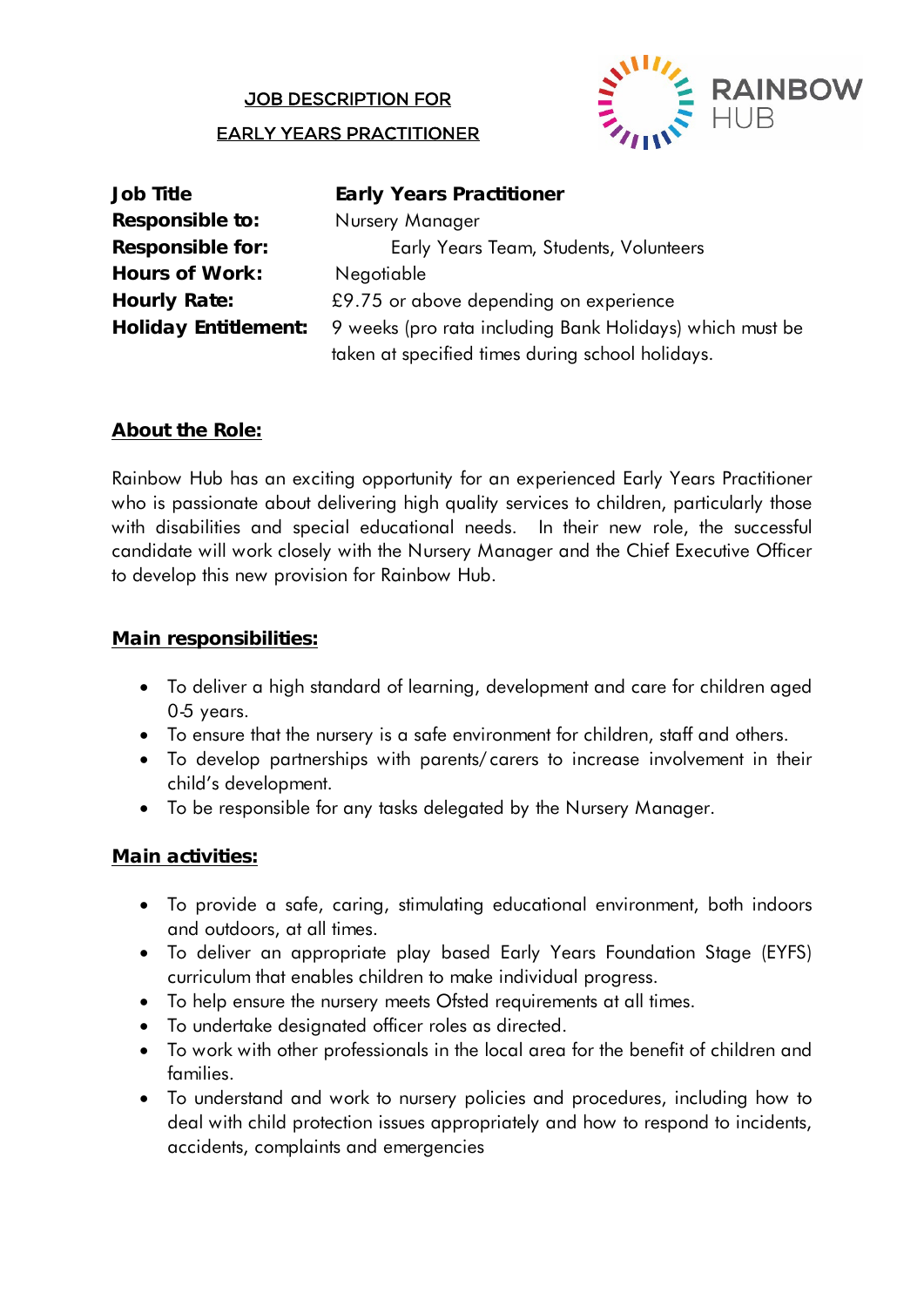- To plan activities which ensure each child is working towards the early learning outcomes.
- To be a key person.
- To ensure records are properly maintained, e.g. daily attendance register, accident and incident book, risk assessments
- To liaise closely with parents/carers, informing them about the nursery and its curriculum, exchanging information about children's progress and encouraging parents' involvement.
- To work in partnership with senior management to update and review the selfevaluation and improvement plan.
- To undertake any other reasonable duties as directed, in accordance with the nursery aims and objectives

# PERSON SPECIFICATION FOR EARLY YEARS PRACTITIONER

| <b>Attributes</b>                               | <b>Essential Criteria</b>                                                                                                                                                                                                                                                                                                                                                                                                                                                                                                                                         | <b>Desirable Criteria</b>                                                                                                                                                                                                        |
|-------------------------------------------------|-------------------------------------------------------------------------------------------------------------------------------------------------------------------------------------------------------------------------------------------------------------------------------------------------------------------------------------------------------------------------------------------------------------------------------------------------------------------------------------------------------------------------------------------------------------------|----------------------------------------------------------------------------------------------------------------------------------------------------------------------------------------------------------------------------------|
| <b>Education &amp;</b><br><b>Qualifications</b> | - Childcare qualified to minimum Level 3 from a<br>recognised awarding scheme.<br>- Paediatric First Aid.<br>- Fully trained in safeguarding children, special needs,<br>health and safety and keyperson.                                                                                                                                                                                                                                                                                                                                                         | - Food Hygiene Certificate                                                                                                                                                                                                       |
| Experience /<br><b>Knowledge</b>                | - Excellent working knowledge of the Early Years<br>Foundation Stage and current OFSTED statutory<br>guidance.<br>- Excellent working knowledge of the SEN Code of<br>Practice and meeting the needs of children with SEN.<br>- Knowledge and proven practical experience of<br>implementing good quality learning opportunities.<br>- Experience of working with children 0-5 in a private or<br>maintained setting with an understanding of their<br>development and needs.                                                                                     | - Working alongside children<br>with SEN.<br>- Experience of successfully<br>passing an OFSTED<br>inspection to good or<br>outstanding levels.<br>- An awareness of other child<br>education philosophies such<br>as Montessori. |
| <b>Skills and</b><br><b>Abilities</b>           | - Knowledge and practical understanding of child<br>development and parenting.<br>- Knowledge and understanding of legislation and<br>regulations relating to nurseries and the inspection<br>process of OFSTED.<br>- Ability to think critically and make decisions.<br>- Able to work independently and manage own time<br>efficiently.<br>- Ability to communicate effectively both verbally and in<br>writing.<br>- To promote an effective team environment and best<br>practice.<br>- Excellent organisational skills.<br>- Ability to work under pressure. |                                                                                                                                                                                                                                  |
| <b>Personal</b>                                 | - A keen interest in working with children with SEN and                                                                                                                                                                                                                                                                                                                                                                                                                                                                                                           |                                                                                                                                                                                                                                  |